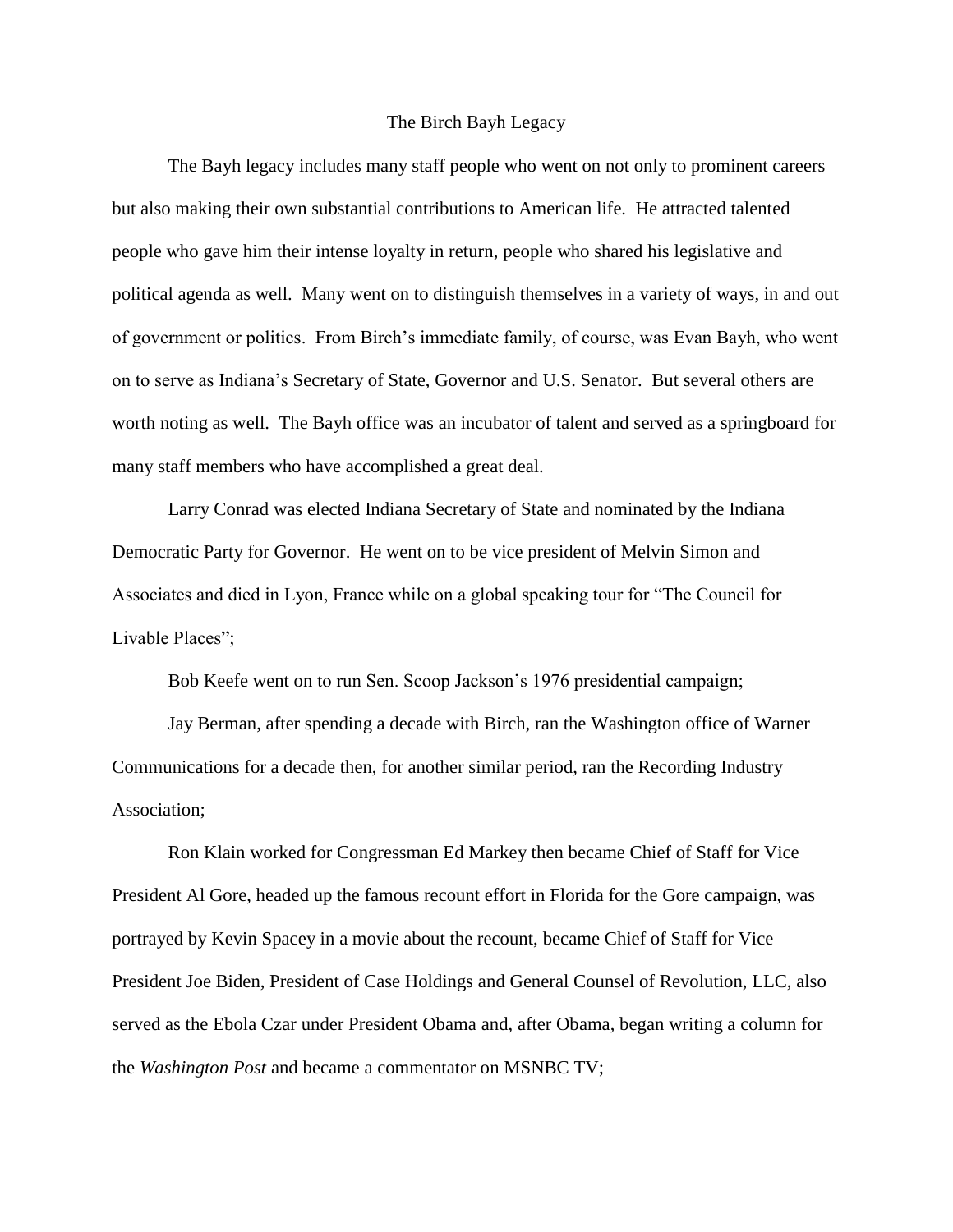David Rubenstein became the deputy domestic advisor for President Carter, co-founded the Carlyle Group and served as its Managing Director, became Chairman of the Kennedy Center, a billionaire with substantial philanthropic achievements, including purchasing a copy of the Magna Carta, which he gave to the United States, plus donating funds to restoration projects at the Washington monument, Lee-Custis Mansion and James Madison's home Montpelier, among others;

Harold Ickes would go on to become deputy chief of staff for President Clinton, the chair of Hillary Clinton for President in 2008 and would serve as president of Catalist, an organization formed by progressive groups to provide high quality voter data for their political efforts;

Mathea Falco, who Birch appointed to be first female chief counsel of a major U.S. Senate Subcommittee in 1971, went on to serve as the First Assistant Secretary of State for International Narcotics and Law Enforcement Affairs and, later, president of Drug Strategies, a non-profit research institute in DC;

John Rector left in the spring of 1977 to head the Justice Department's Juvenile Justice Office, later serving as a special counsel to the attorney general. He also served on the Board of the Bureau of Prisons for 2-1/2 years before joining the National Community Pharmacists Association (NCPA), both as senior vice president for government affairs and as general counsel;

Ann and Bill Moreau, who got married in the Senator's hideaway office in 1979, are still married. They moved to Indianapolis, where Ann became an award-winning elementary school teacher and librarian. Bill served as Chief of Staff to Evan Bayh when he was Secretary of State and during his first term as Governor and went on to prominence as a lawyer and advocate for the homeless;

Both Ted Najam and Terry Crone served as judges in Indiana;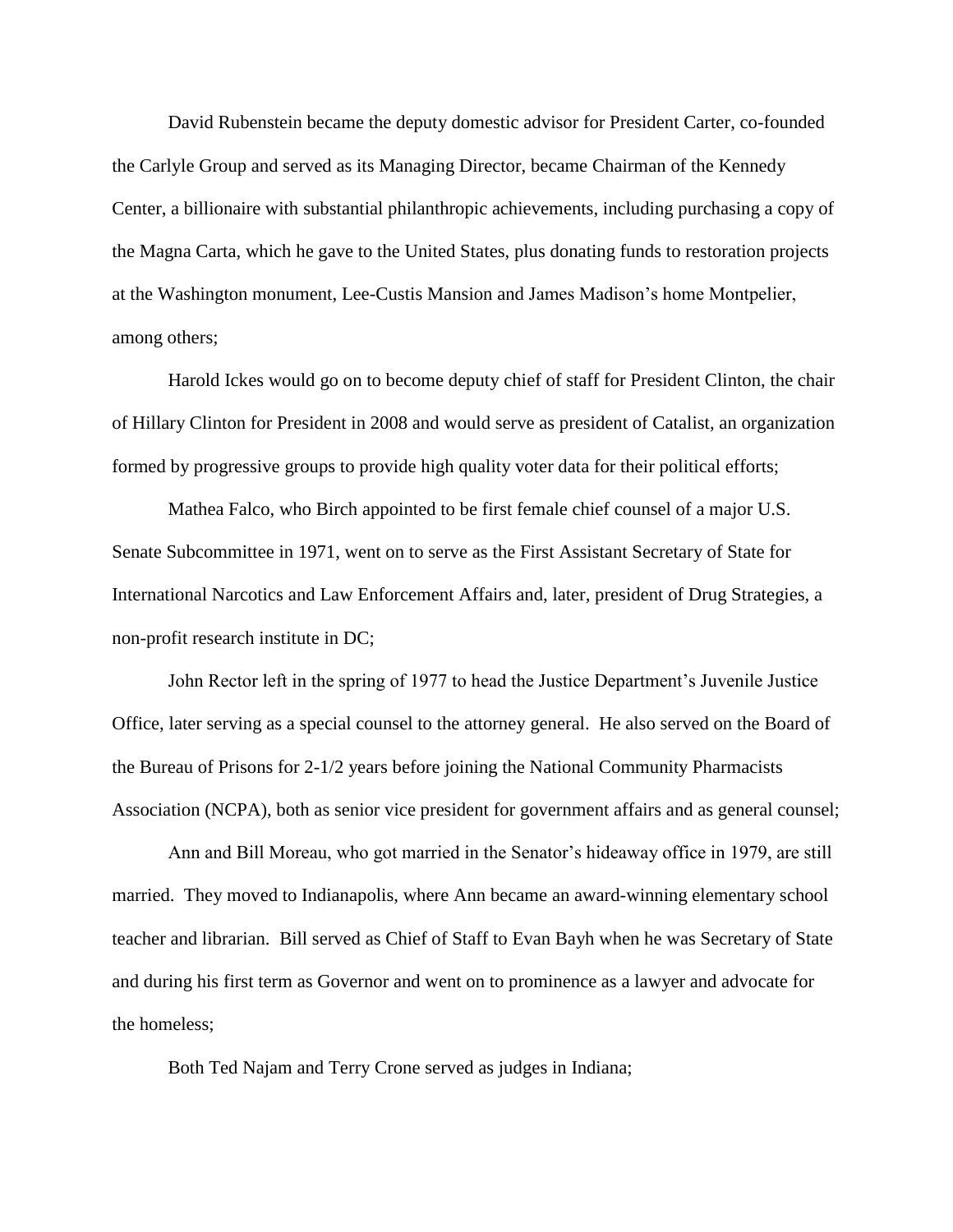Bob Hinshaw went on to spend six years running the Indiana office of the Small Business Administration;

Nels Ackerson was twice a candidate for Congress and a prominent DC attorney;

Tim Minor worked in other Congressional offices then for many years with Cummins Allison, a Chicago company with Indiana roots;

Jeff Smulyan became the president of a broadcasting empire in Indianapolis, Emmis Communications, and owned the Seattle Mariners baseball team for a period of time;

Tom Buis became a Senior Advisor to Sen. Tom Daschle, was the President of National Farmers Union and later of Growth Energy, promoting the use of ethanol;

Eve Lubalin, Mary Jane Checchi, Chris Aldridge, Kim Holmes, Abby Saffold (first female Secretary for the Majority in the Senate) went on to serve a number of other senators and congressmen;

Mark Gitenstein was appointed Ambassador to Romania;

Barbara Dixon left the office in 1979 to become the Director of Public Affairs and Congressional Relations for the National Traffic Safety Board (NTSB). In 1984 she was the Deputy Press Secretary for Democratic Vice Presidential candidate Geraldine Ferraro. Later she became the Senior Vice President of the Motion Picture Association for 15 years. She left to become the Senior Vice President for Corporate Communications for Columbia Pictures, eventually becoming the Senior Vice President and Director of the Paley Center for Media in Los Angeles;

Fran Voorde went on to become the scheduling secretary for President Carter;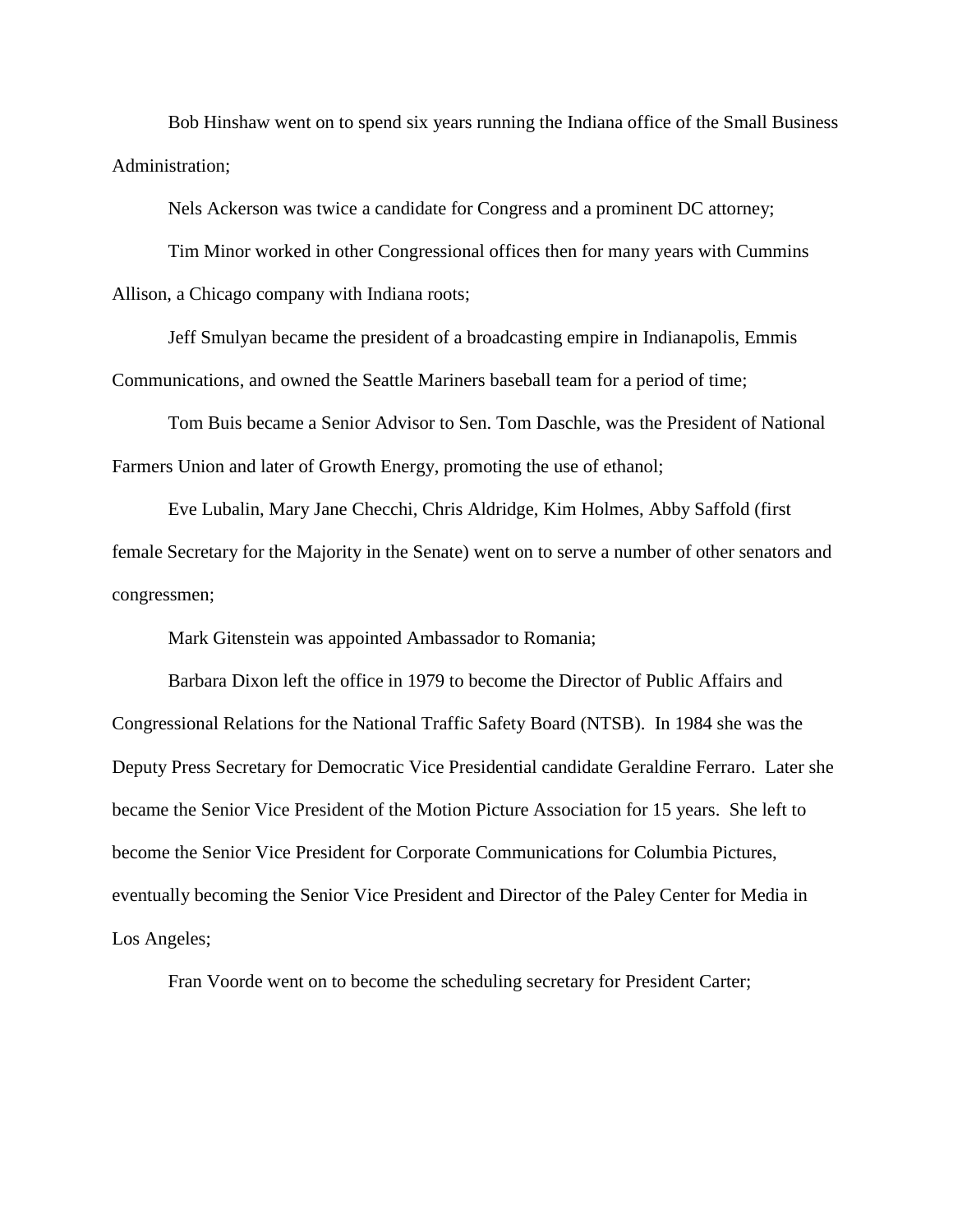Mary Jane Checchi (who went on to become the first female staff director of the Democratic Policy Committee), Betty Tonsing, Carol Ann Nix and John Dibble (plus Evan and Birch) have all had books published;

Don Michael and Mike Pannos were both elected Indiana Democratic State Chairmen;

P.J. Mode, Mike Helfer, Mike Nemeroff, Jim Friedman (also appointed to a post in the Carter administration), Steve Richardson, Nels Ackerson, Tom Connaughton (also vice president of the Cook Group), Ed Nalbantian, Darry Sragow and Kevin Faley all became prominent attorneys in DC, Cleveland, New York, Los Angeles and London;

Diane Meyer Simon co-founded Green Cross International and Global Green USA, environmental advocacy non-profits and NGOs, with former Soviet President Mikhail Gorbachev;

Katie Wolf, Bill McCarty and Louis Mahern were all elected Indiana State Senators; Gil Genn was elected to the Maryland House of Delegates; other unsuccessful candidates for office were Jay Townsend, Mary Scifres Grabianowski and Jay Rigdon;

Howard Paster became the legislative director for the United Auto Workers and then the head of Congressional Affairs for President Clinton, eventually becoming the head of Hill & Knowlton Public Relations;

Joe Rees, P.A. Mack and Steve Rapp each received appointments to federal office;

Jim Bittermann went on to a distinguished career as an Emmy Award-winning foreign correspondent at ABC and CNN;

Joe Allen went on to become the Executive Director of Intellectual Property Owners, Inc., the Director of Technology Commercialization at the U.S. Department of Commerce and